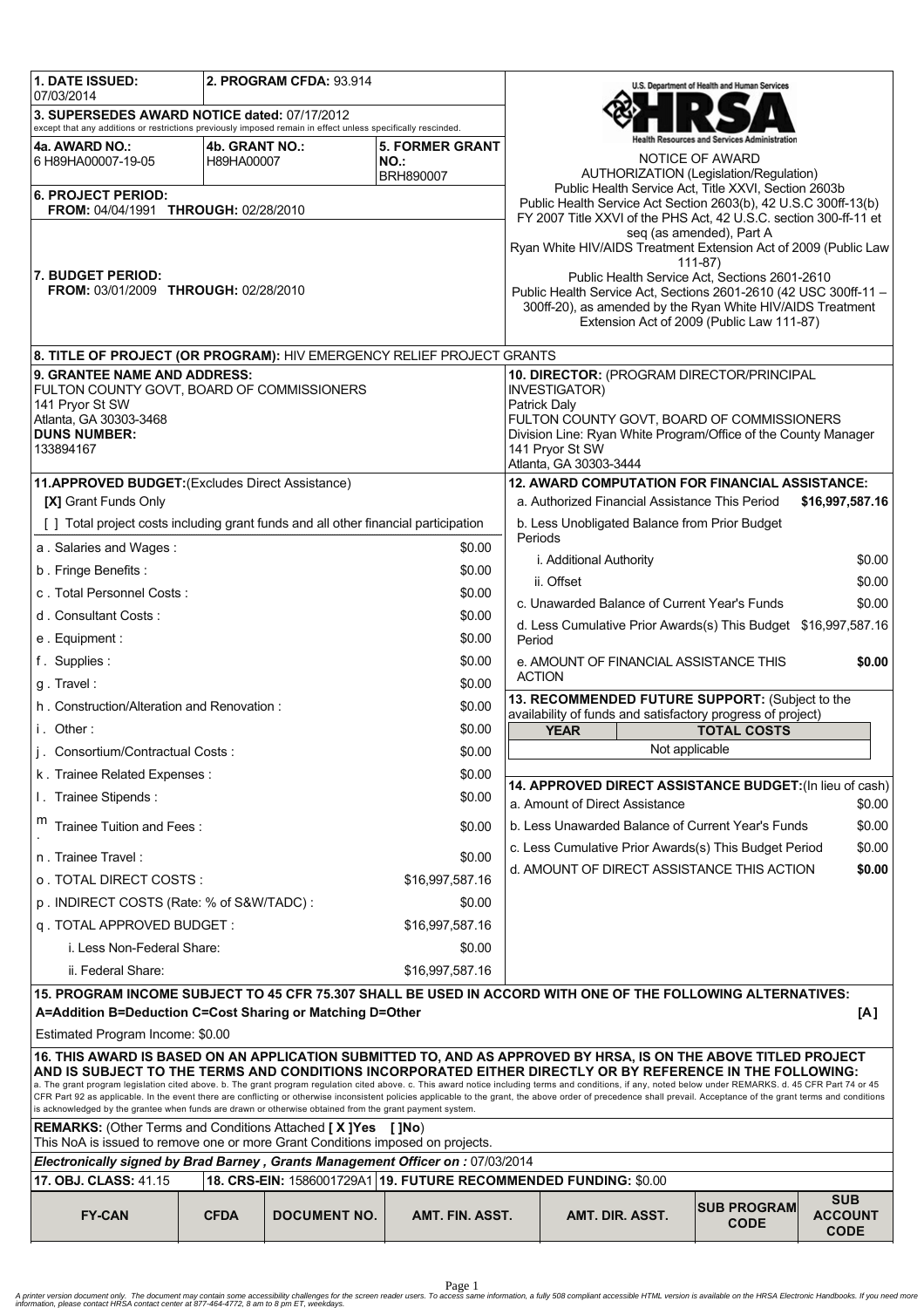|              |        |            |        |        | Award Number: 6 H89HA00007-19-05 |                         |
|--------------|--------|------------|--------|--------|----------------------------------|-------------------------|
| 09 - 3770760 | 93.914 | H89HA0007U | \$0.00 | \$0.00 | $\mathsf{N}/\mathsf{A}$          | $\mathsf{N}/\mathsf{A}$ |
|              |        |            |        |        |                                  |                         |
|              |        |            |        |        |                                  |                         |
|              |        |            |        |        |                                  |                         |
|              |        |            |        |        |                                  |                         |
|              |        |            |        |        |                                  |                         |
|              |        |            |        |        |                                  |                         |
|              |        |            |        |        |                                  |                         |
|              |        |            |        |        |                                  |                         |
|              |        |            |        |        |                                  |                         |
|              |        |            |        |        |                                  |                         |
|              |        |            |        |        |                                  |                         |
|              |        |            |        |        |                                  |                         |
|              |        |            |        |        |                                  |                         |
|              |        |            |        |        |                                  |                         |
|              |        |            |        |        |                                  |                         |
|              |        |            |        |        |                                  |                         |
|              |        |            |        |        |                                  |                         |
|              |        |            |        |        |                                  |                         |
|              |        |            |        |        |                                  |                         |
|              |        |            |        |        |                                  |                         |
|              |        |            |        |        |                                  |                         |
|              |        |            |        |        |                                  |                         |
|              |        |            |        |        |                                  |                         |
|              |        |            |        |        |                                  |                         |
|              |        |            |        |        |                                  |                         |
|              |        |            |        |        |                                  |                         |
|              |        |            |        |        |                                  |                         |
|              |        |            |        |        |                                  |                         |
|              |        |            |        |        |                                  |                         |
|              |        |            |        |        |                                  |                         |
|              |        |            |        |        |                                  |                         |
|              |        |            |        |        |                                  |                         |
|              |        |            |        |        |                                  |                         |
|              |        |            |        |        |                                  |                         |
|              |        |            |        |        |                                  |                         |
|              |        |            |        |        |                                  |                         |
|              |        |            |        |        |                                  |                         |
|              |        |            |        |        |                                  |                         |
|              |        |            |        |        |                                  |                         |
|              |        |            |        |        |                                  |                         |
|              |        |            |        |        |                                  |                         |
|              |        |            |        |        |                                  |                         |
|              |        |            |        |        |                                  |                         |
|              |        |            |        |        |                                  |                         |
|              |        |            |        |        |                                  |                         |
|              |        |            |        |        |                                  |                         |
|              |        |            |        |        |                                  |                         |
|              |        |            |        |        |                                  |                         |
|              |        |            | Page 2 |        |                                  |                         |